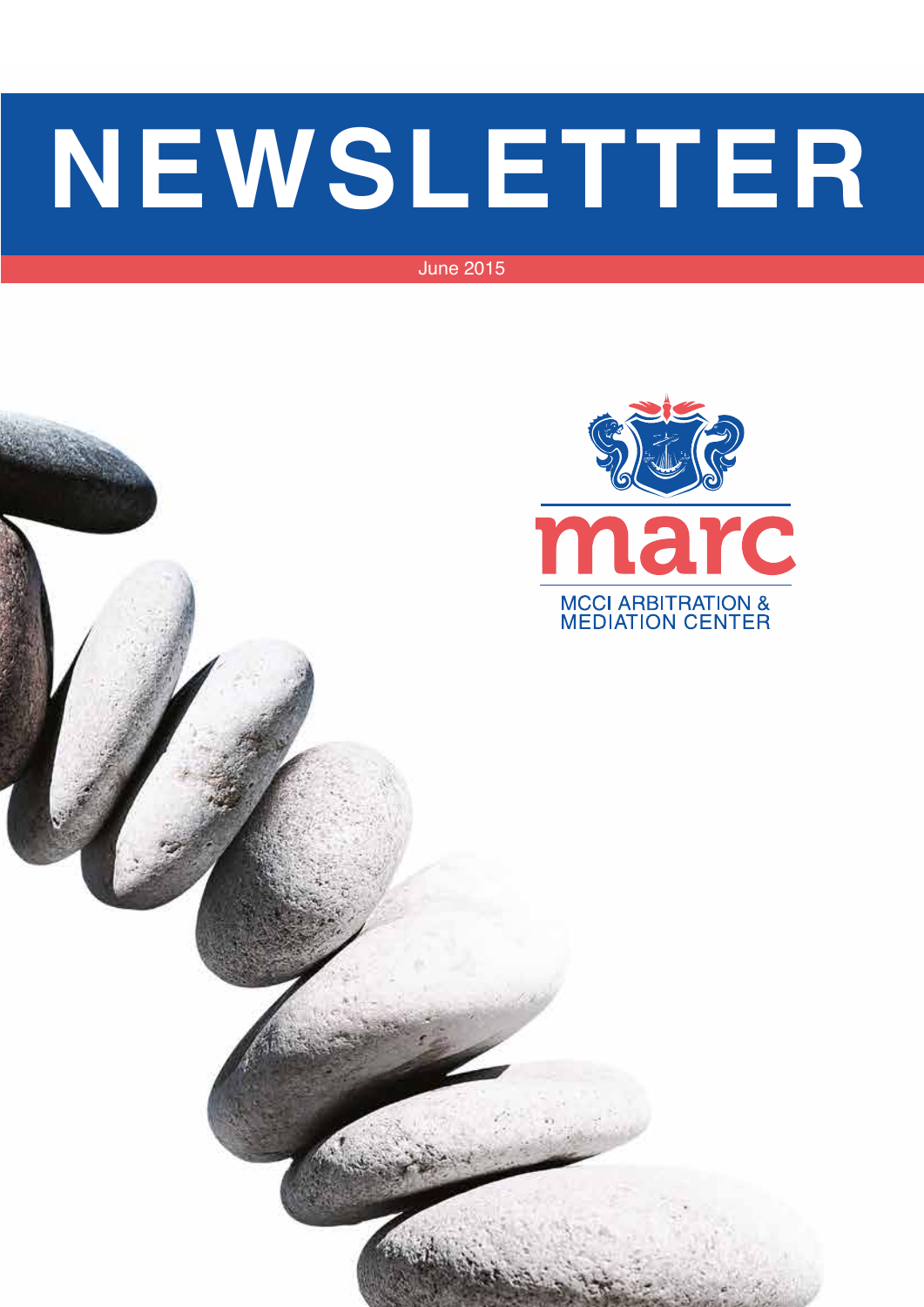#### MARC newsletter - June 2015



Dear All,

I would like first of all to seize the opportunity of this MARC Newsletter to thank all of you for your support and active participation in our events and discussion forum for the development of Alternative Dispute Resolution (ADR) in Mauritius.

I can say that much has been achieved in a short period and much is still to be deployed in the coming months as presented in this new edition for your information and interaction.

We are aware that thanks to our reaching out program and presentations to operators and professionals, many contracts include a MARC Arbitration and/or Mediation clause for quick, confidential and cost effective dispute resolution. We are also confident that more and more operators will adopt our MARC standard clause.

ADR by definition, practice and objectives is quite different from traditional court and tribunal judiciary procedures; professionals interested in Arbitration and Mediation either as a counsel or as an Arbitrator or Mediator should undergo adequate training to be able to deliver the service to operators.

Barlen PILLAY **Permanent Secretariat**

This year is a great year for you to get trained in Arbitration proceedings! We are indeed bringing a high level trainer, Dr Jalal Ahdab, from the Centre de Médiation et d'Arbitrage de Paris (CMAP) to deliver courses from 6 to 10 July 2015. We believe that this training session will be a great success not only because of the trainer's experience and qualification but also because we are working closely with the Mauritius Bar Association. We are also welcoming Dr. Craig Beles, for a whole month in August, from the US under the Fullbright program in close collaboration with the US Embassy.

MARC has been developing a dedicated policy for ADR training not only with the assistance of CMAP but also with other training institutions. We are convinced that the development of Arbitration and Mediation in Mauritius must be based on local professional involvement and skills.

We therefore invite you to be part of these opportune training sessions in July and August 2015.

*Editorial*

## **Discover the new edition of our MARC Newsletter!**



## **MAÎTRISEZ LES FONDAMENTAUX DE L'ARBITRAGE**

The Mauritius Chamber of Commerce and Industry 3, Royal Street, Port-Louis, Mauritius **T** +230 208 33 01 **F** +230 208 00 76 www.mcci.org



**Élargissez vos compétences et renforcez votre expertise contentieuse internationale :**

Apprenez les principes et les techniques de l'arbitrage afin de pouvoir mieux en maîtriser la procédure! Le **MCCI Arbitration and Mediation Center (MARC)** et le **Centre de Médiation et d'Arbitrage de Paris (CMAP)** ont le plaisir de vous proposer une formation sur l'arbitrage de 30 heures du 6 au 10 juillet 2015.

*MARC vous offre l'opportunité d'ajouter une nouvelle corde à votre arc, grâce à une formation intensive et de qualité, animée par un expert international en arbitrage. Grâce à une pédagogie alliant théorie et pratique, droit comparé (notamment mauricien et français) et droit international, cette formation a pour objectif de permettre aux participants de comprendre les spécificités d'une procédure d'arbitrage, de saisir les techniques et stratégies propres à cette procédure et de mieux appréhender la mission d'un arbitre.*

**Au programme :** Exposés, QCM, cas pratiques, mises en situation et interventions interactives avec les participants.

**À l'issue de cette formation, les participants seront évalués et recevront un certificat de formation du CMAP et de la MCCI.**

**Public concerné :** Avocats, experts-comptables, responsables juridiques, chefs d'entreprise, magistrats, juges et tout professionnel souhaitant agir comme conseil en arbitrage (et éventuellement devenir arbitre). Plus généralement, tous les professionnels qui désirent mieux comprendre la méthode et la pratique de l'arbitrage interne et international.

**Le lancement de la formation se fera au siège du Mauritius Bar Association.**

**Inscription :** Les inscriptions peuvent se faire en ligne sur le site de la MCCI: **www.mcci.org.**

*Pour plus d'informations, veuillez contacter B.Pillay ou A.Chikhuri sur le 208 33 01 ou par mail: akhemraz@mcci.org*

*Approbation par la MQA en cours Prix de la formation : Rs 80,000*

**NOS PARTENAIRES**

**CMAP** Résoudre autrement vos conflits<br>avec le Centre de Médiation et d'Arbitrage de Paris

CO CCI PARIS ILE-DE-FRANCE

un centre de la

**WE WORK IT OUT**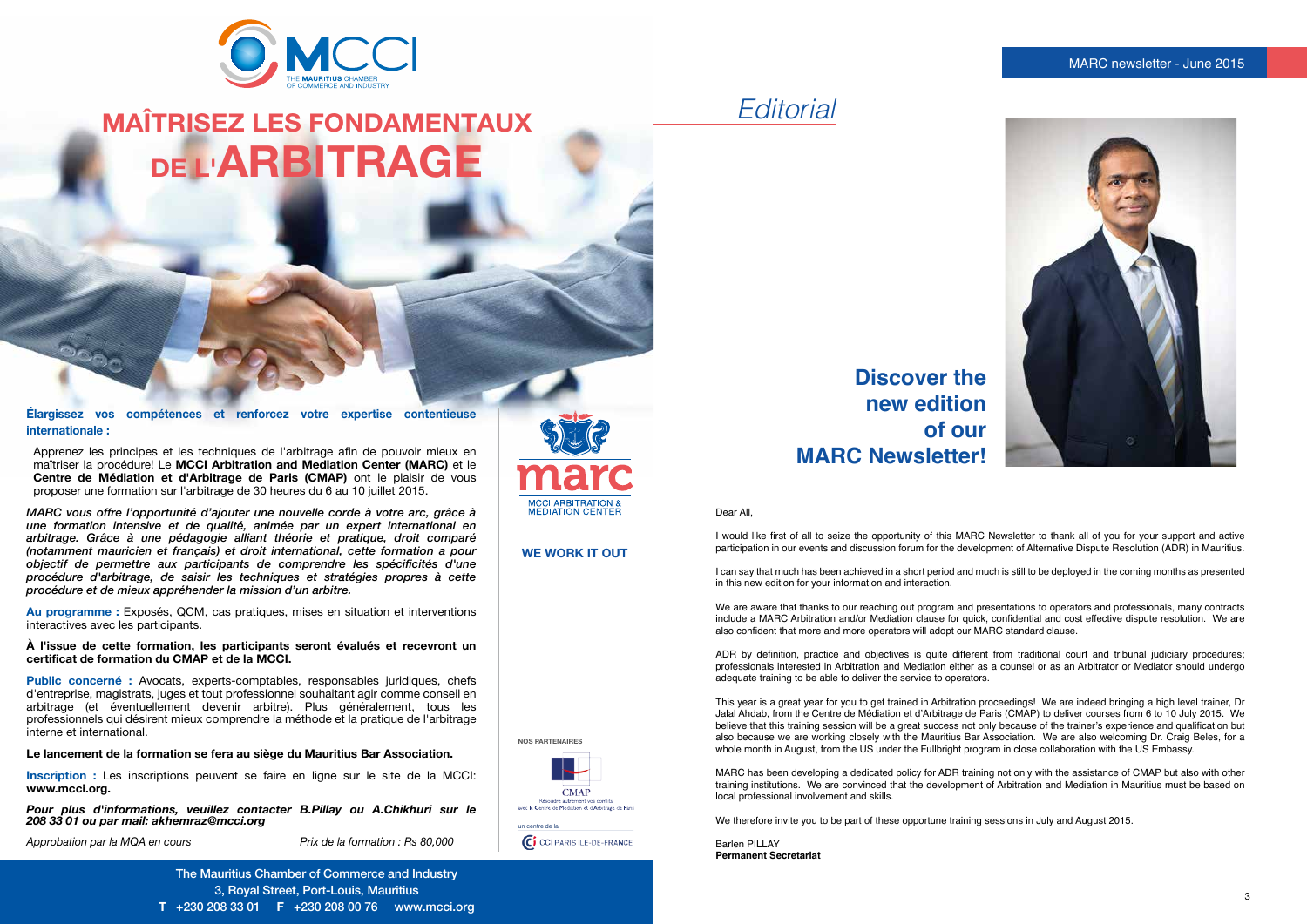#### MARC newsletter - June 2015 MARC newsletter - June 2015



An award ceremony for MARC's first batch of Certified Mediators was held on 18 May 2015, at the MCCI, Port Louis. The certified mediators had successfully completed the 6 day intensive training and assessment on mediation which took place from 1 to 8 December 2014. The training was delivered by Melanie Germain and Patrick Van Leynseele, and had been organized by MARC and the Centre de Médiation et d'Arbitrage (CMAP) in collaboration with the Mauritius Bar **Association** 

Mrs Hélène Echevin, President of the MCCI, in her welcome address, talked about the importance of mediation as an important tool to facilitate dispute resolution management by business operators. Regardless of the sector of activity, a mediator, trained and supported by an institutional framework such as that of MARC, can assist in improving the quality of relationship between business partners in dispute, and thereby help to restore trust and dialogue, she said.

The Secretary of the Mauritius Bar Association, Mr Yahia Nazroo, who was the quest speaker on the occasion, mentioned the importance of education and training in this novel field which is slowly gaining ground in Mauritius, but which is already very well established in the developed world as an efficient and sophisticated tool for resolving business disputes. He also announced the forthcoming training in arbitration, scheduled for 6 to 10 July, which MARC is organizing in collaboration with the CMAP.

The event was followed by a networking cocktail attended by MCCI members, members of the Mauritius Bar Association, and members of the MARC Commission for Strategy and Development.







Nilen Vencadasmy has always been interested in Alternative Dispute Resolution and believes that Mauritius, in its endeavour to establish itself as an international ADR centre of excellence, has a lot to gain in promoting Mediation as a speedy, confidential and cost effective dispute resolution technique. "A major advantage in commercial disputes is that parties who have resolved a dispute through mediation can maintain their commercial relationships which is not often the case after a lengthy and strenuous litigation process.'

## **Award ceremony and Networking Event for MARC-CMAP certified mediators**



## **Eligibility criteria for MARC Panel of Mediators**

MARC's eligibility criteria for its Panel of Mediators, updated as at 20 May 2015 is available for consultation at the MARC Permanent Secretariat. The criteria includes requirement for training or experience in mediation, 15 years of professional experience, membership in a professional association, an undertaking to undergo continuous professional development and to abide by the MARC rules of ethics for mediators. For more information, please contact us on 208 33 01.

## **Testimonials from some of the Certified Mediators:**





**Catherine Nalletamby,** authorised to practice as Attorney as from the 3rd of march 1992, has her own practice since then. She has developed expertise in civil litigation namely in commercial, family law, debt recovery amongst others.

After 23 years of practice, she is "convinced that settlement through negotiation and particularly through efficient mediation process can help both parties in a commercial situation to have a quick and better outcome in a conflicting situation which will enable them to maintain their business relationship."

**Nilen Vencadasmy** is a qualified Barrister with 9 years standing at the Mauritian Bar and extensive experience in company law and contract drafting. He regularly advises foreign investors in setting up their businesses in Mauritius. He has a keen interest in Human Rights, Democracy and Governance and has acted as Counsel and legal advisor for local organisations and a number of leading NGOs in Mauritius.

**Honita Prayag-Poonith** is a qualified barrister and currently Acting President of the Commission for Conciliation and Mediation (CCM). Since January 2013, she is also Chairperson of the Audit Committee of the Ministry of Labour, Industrial Relations, Employment & Training. She read law at Staffordshire University and was then called to the Bar of England & Wales in October 2006 and admitted to the Mauritian Bar in Jan 2008. She also holds an LLM in Advanced Legal Practice from Northumbria University.

She believes in mediation because 'mediation is generally less expensive and a more timely way of resolving disputes as compared to litigation. It also brings out solutions that have been mutually agreed upon rather than solutions imposed by a third party; as a result parties have more control over the outcome of their dispute and are thus more likely to comply with the terms of settlement. Gains and losses are more foreseeable in a mediated settlement than they would be if a case is arbitrated or adjudicated and more importantly the working relationship between parties to the dispute have better chances of being preserved.'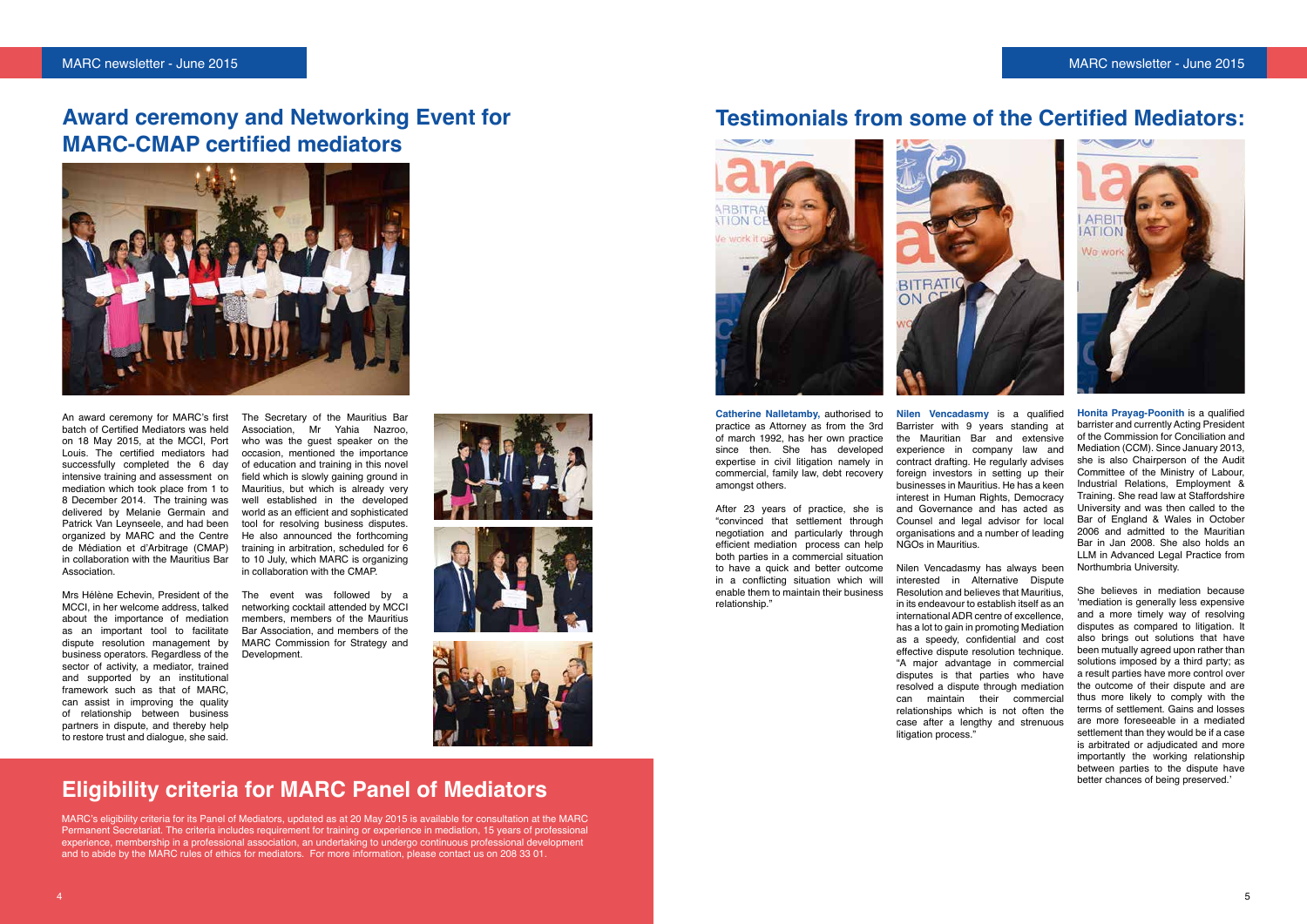#### MARC newsletter - June 2015 MARC newsletter - June 2015



## **Keeping Arbitration's Promise of Time and Cost Efficiency, by Dr Craig C.Beles**

How many times have you heard it said that, "Arbitration is the best means of resolving private international commercial disputes because it is faster and less expensive than traditional litigation?" However, that promise of efficiency can be elusive when advocates treat arbitration as if it were "litigation-light," and untrained arbitrators permit proceedings to meander aimlessly for many months on end. Over-zealous counsel can clog the proceedings with questionable pre-hearing motions and oppressive document requests. Unsupportive national courts can unduly delay proceedings to decide matters best left to the arbitral tribunal. There is plenty of blame to be shared.

Even with those shortcomings, there are very good reasons why arbitration is the favored means of resolving international commercial disputes, e.g., parties have freedom to design much of their own dispute resolution process, choose independent arbitrators familiar with the subject matter, maintain confidentiality, select a neutral location, hasten finality, and ensure worldwide enforcement of an award, to name but a few.

More and more, courts look favorably on alternative forms of dispute resolution and attempt to foster rather than hinder arbitration. Similarly, ADR institutions like MARC have adopted modern and flexible rules for the administration of arbitrations. So when it comes to assigning fault, the finger pointing typically turns back to the arbitrators and the parties' counsel. Arbitrators blame counsel for insisting on court-like proceedings and counsel blame arbitrators for lax management of the process. Experience tells us that both accusations can be true. It is understandable that counsel is tempted to utilize all of the familiar tools of traditional litigation. And unfettered deference to "party autonomy" tempts some arbitrators to step back and leave it to counsel to run the process. Unfortunately, neither behavior fosters efficiency.

There are several pivotal points in the arbitral process that provide the opportunity

to achieve the efficiency objectives of the parties. More so than any others, attention to three critical stages can make a huge difference in the conduct of the proceeding. The first two opportunities belong solely to the parties and their counsel.

First is the drafting of the arbitration agreement. This opportunity to craft a comprehensive ADR procedure at the "honeymoon stage" of the parties' relationship is often neglected or completely ignored. Unfortunately, it becomes much more difficult to agree upon a process once a dispute has arisen, the parties are polarized and the attorneys have adopted a scorched-earth mentality. In addition to suggested standard language<sup>1</sup> , clear-sighted counsel can tailor the arbitration process by addressing such subjects as the scope of document exchange and electronic discovery, the number and length of depositions, firm deadlines and a precondition of mediation. The latter recognizes the ultimate efficiency in resolving a dispute by means of settlement through mediation before or during a pending arbitration. Mediation can be difficult to put in process in the charged atmosphere after a dispute arises because a suggestion of mediation can be viewed as a sign of weakness. This problem disappears, however, if the requirement of mediation prior to arbitration is contained in the arbitration clause of the underlying commercial contract.

The second major opportunity to affect the efficiency of the process is in the selection of the arbitral tribunal, particularly the chairperson. An arbitrator skilled in project management as well as the law is essential to guiding a complex and difficult dispute. Experienced and engaged arbitrators will work with counsel in process design and assume the primary responsibility for managing the chosen process. Therefore, careful selection of a skilled, collaborative and proactive arbitrator can save great expense and many months of time. MARC's new eligibility criteria help assure that its neutrals will be skilled and competent to guide complex commercial disputes.

**Craig C. Beles, JD, LLM, MCIArb**

Craig Beles has been an advocate, arbitrator, mediator, law professor and legal consultant for 40 years. He has arbitrated and mediated over 300 complex commercial disputes. Mr. Beles received a B.A. in Psychology from the University of California, Santa Cruz in 1971, a JD from Gonzaga School of Law, Magna Cum Laude in 1975, and an LLM in International Practice from the University of California, Berkeley, with High Honors in 1987.

Mr. Beles serves as an arbitrator on the rosters of the AAA, ICDR, CPR, WIPO, ICC, and FINRA. He is also a Washington State Bar Association disciplinary hearing officer and a United States Federal Court certified mediator & arbitrator. He is a Member of the National Academy of Distinguished Neutrals and the London Chartered Institute of Arbitrators.

In 2010, Mr. Beles was named a Fulbright Scholar and taught International Dispute Resolution and Comparative ADR in Prague and Brno, CZ. In 2013, the U.S. State Department again named him a Fulbright Specialist in Peace & Conflict Resolution. From 27 July until 21 August of 2015, he will be assisting the MCCI in fostering a culture of ADR in the Republic of Mauritius.

The third significant opportunity to positively affect the efficiency of the arbitral process occurs at the prehearing conference. It is a big mistake to treat this first meeting as merely a "scheduling" conference. The prehearing conference is the critical step in structuring the arbitration process when procedural matters have gone unaddressed in the arbitration agreement. The arbitrator will use this conference to determine the parties' goals and to ascertain what process elements will help to achieve those goals. Experienced arbitrators will typically send the parties a letter and agenda beforehand alerting them to the numerous subjects to be addressed at the prehearing conference with a request that they consult with each other in an attempt to resolve them. Thus, it is imperative that the tribunal and counsel are prepared and willing to cooperate to get the full potential benefit of this stage of the proceedings. Careful planning during the drafting of arbitration clauses, attention to arbitrator selection, and recognition of the importance of the prehearing conference will permit arbitration to regain any luster it may have lost as an efficient and cost-effective means of conflict resolution.

 <sup>&</sup>quot;Any dispute arising in connection with the present contract shall be finally settled under the Arbitration Rules of the Arbitration and Mediation Center of the Mauritius Chamber of Commerce and Industry (MARC) by [specify one or three] arbitrator(s) appointed in accordance with the said rules." If the contract is of an international nature, the parties should particularly foresee the applicable law, the venue and the language of the arbitration.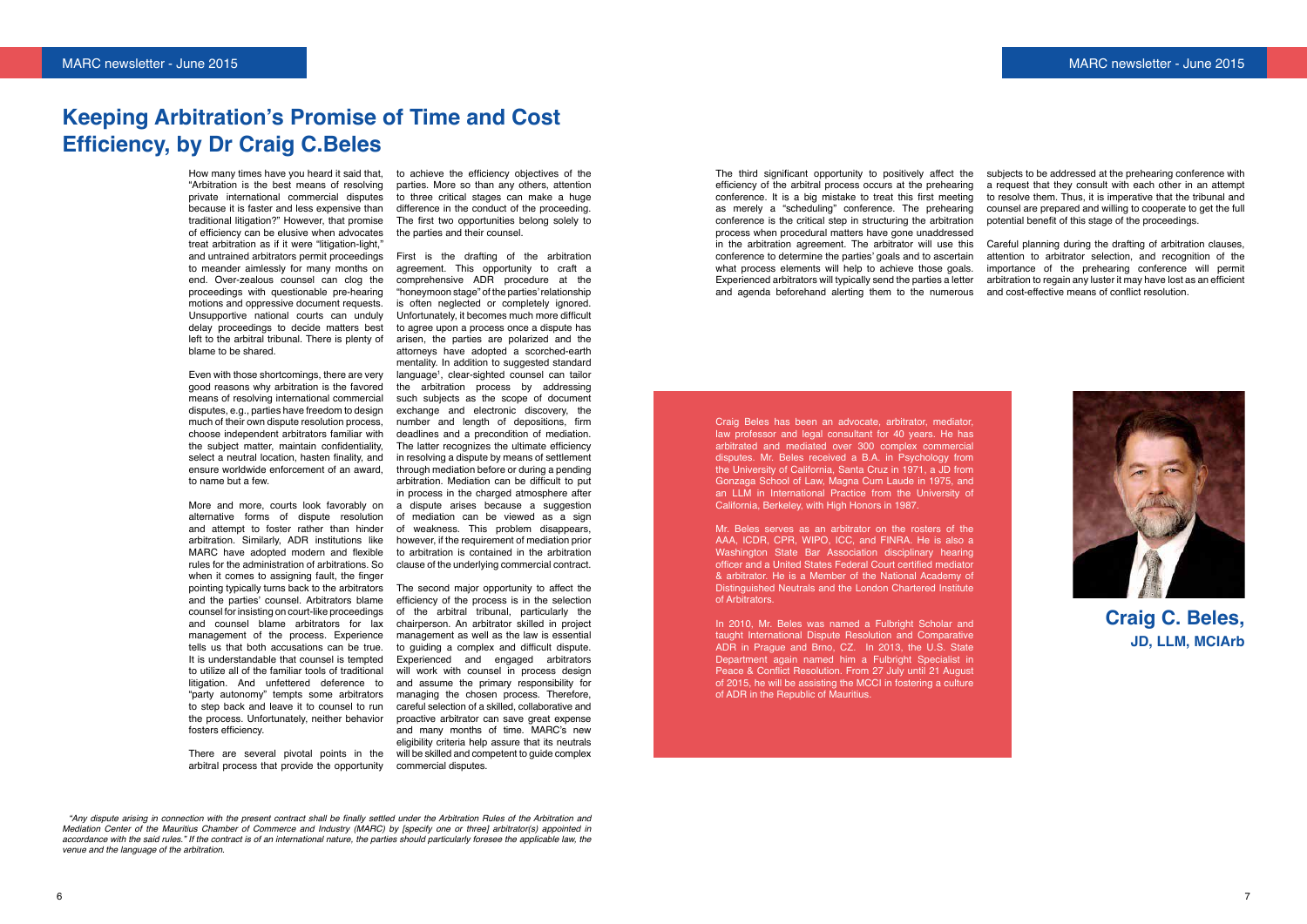## **Upcoming training and workshops**

#### **'Fostering an ADR Culture in Mauritius' with Dr Craig C. Beles (August 2015)**

MARC in collaboration with the US Embassy is pleased to propose a series of workshops in August for the promotion of ADR in Mauritius, with the participation of Fullbright Specialist Dr Craig C. Beles.

Dr Beles will be in Mauritius from 26 July to 26 August, and will conduct a series of workshops and training programmes under the aegis of the MCCI and MARC. The calendar of events is provided as follows.

For more information, please contact us on 208 33 01.



This workshop will cover the fundamentals of mediation and will involve participants in role plays so that they get a hands-on grasp of the different techniques of mediation for dispute resolution.

#### **Topics will include\*:**

- Mediation Process Overview Essentials of Conflict-Resolution Theory
- The Role of the Mediator • Setting the Stage for Effective Mediation - Premediation
- procedures
- Spectrum of Mediation Styles, e.g., Facilitative, Evaluative, Transformative
- Interest-based mediation: Interests vs. Positions
- Intercultural considerations in mediation and Co-mediation
- Settlement Building Techniques • The Mediated Agreement Mediation
- Mediator Ethics

\*Contact the MARC Permanent Secretariat for the complete programme

#### **Target audience:**

Lawyers, members of the judiciary, professionals involved in Human Resource Management, Public Relations, Communication, Project Management, Accountancy. In general, all professionals seeking to learn more about mediation.

#### **Cost:**

Rs 8000 per participant\*

#### **Dispute resolution for SMEs, 4 August 2015**

This one-day workshop will cover the various aspects of arbitration and mediation in the context of commercial dispute resolution. The aim is to help business operators, especially SMEs, improve their awareness and hence optimise the benefits to be gained from resolving their disputes through Alternative Dispute Resolution methods.

#### **Topics will include\*:**

- Advantages of Arbitration Over Court Litigation and Common Myths • Advantages of Mediation Over Arbitration and Common Myths
- Selecting the Right Form of ADR for Your Business: Negotiation, Early Mediation, Arbitration, Courts, etc.
- How to Write a Bad Arbitration Clause - Incorporating ADR into Your Commercial Contracts
- What to Expect When You Choose Mediation and/or Arbitration
- How to Achieve Speed and Efficiency in Arbitration
- Do's and Don'ts for Corporate and Outside Counsel in Arbitration

\*Contact the MARC Permanent Secretariat for the complete programme

#### **Target audience:**

Business operators, entrepreneurs, middle and executive managers, inhouse counsels, lawyers, members of the judiciary, professionals involved in Human Resource Management, Public Relations, Communication, Project Management, Accountancy.

#### **Cost:**

Rs 4000 per participant\*

#### **Fostering an ADR Culture in Mauritius - Panel Discussions and Networking cocktail, 4 August 2015**

Dr Beles will interact with business operators and law professionals on the theme of 'Fostering an ADR Culture in Mauritius' during a onehour interactive panel discussions. Participants and panelists will then join after the event for a networking cocktail.

#### **Target audience:**

Business operators, entrepreneurs, middle and executive managers, inhouse counsels, lawyers, members of the judiciary, professionals involved in Human Resource Management, Public Relations, Communication, Project Management, Accountancy.

#### **Cost:**

Participation is free. As seats are limited, prior registration is necessary on a first come first served basis.\*

#### **Mediation and Arbitration of Financial Sector Disputes, 6 August 2015**

This one-day workshop will cover the various aspects of ADR in the context of financial sector dispute resolution. The aim is to help operators in the financial services industry to improve their awareness of and hence optimise the benefits to be gained from resolving their disputes through Alternative Dispute Resolution

methods.

#### **Topics will include\*:**

Sector Disputes

Litigation Default

- Mediation & Arbitration of Financial
- The Advantages of ADR Over the
- The U.S. Approach to Domestic Financial Disputes.
- Other Approaches, e.g., Singapore
- Financial Disputes Suited for ADR • How to Save Money Resolving
- \*Contact the MARC Permanent Secretariat for the complete

& Hague

Financial Disputes

programme

#### **Target audience:**

Business operators operating in the financial services industry, middle and executive managers, in-house counsels, lawyers, members of the judiciary, professionals involved in Human Resource Management, Public Relations, Communication, Project Management, Accountancy.

**Cost:**

Rs 4000 per participant\*



#### **Mediation and Arbitration for the Construction Industry - The experience in America and perspectives for Mauritius; 11 August 2015**

This one-day workshop will cover the various aspects of ADR in the context of construction sector dispute resolution. The aim is to help operators in the construction industry to improve their awareness of and hence optimise the benefits to be gained from resolving constructionrelated disputes through Alternative Dispute Resolution methods.

#### **Topics will include\*:**

- "Appropriate" Dispute Resolution
- Dispute Prevention DRB Review Board, Partnering, Project Neutrals, etc. • Arbitration - Drafting & Enforcing the
- Arbitration Agreement • The Arbitration Award
- Arbitration Providers Comparison of Rules & Fees From U.S. Arbitration **Organizations**
- How to Choose Your Arbitrators
- Choice of Law and Venue
- Document Exchange/"Discovery"
- Construction Mediation
- Alternative Dispute Resolution In Government Contracting

\*Contact the MARC Permanent Secretariat for the complete programme

#### **Target audience:**

Business operators operating in the construction and engineering services industry, middle and executive managers, engineers, inhouse counsels, lawyers, members of the judiciary, professionals involved in Human Resource Management, Public Relations, Communication, Project Management, Accountancy.

#### **Cost:**

Rs 4000 per participant\*

\* Registration: Contact Mrs G.Bertrand on 208 33 01 or at secretariat@mcci.org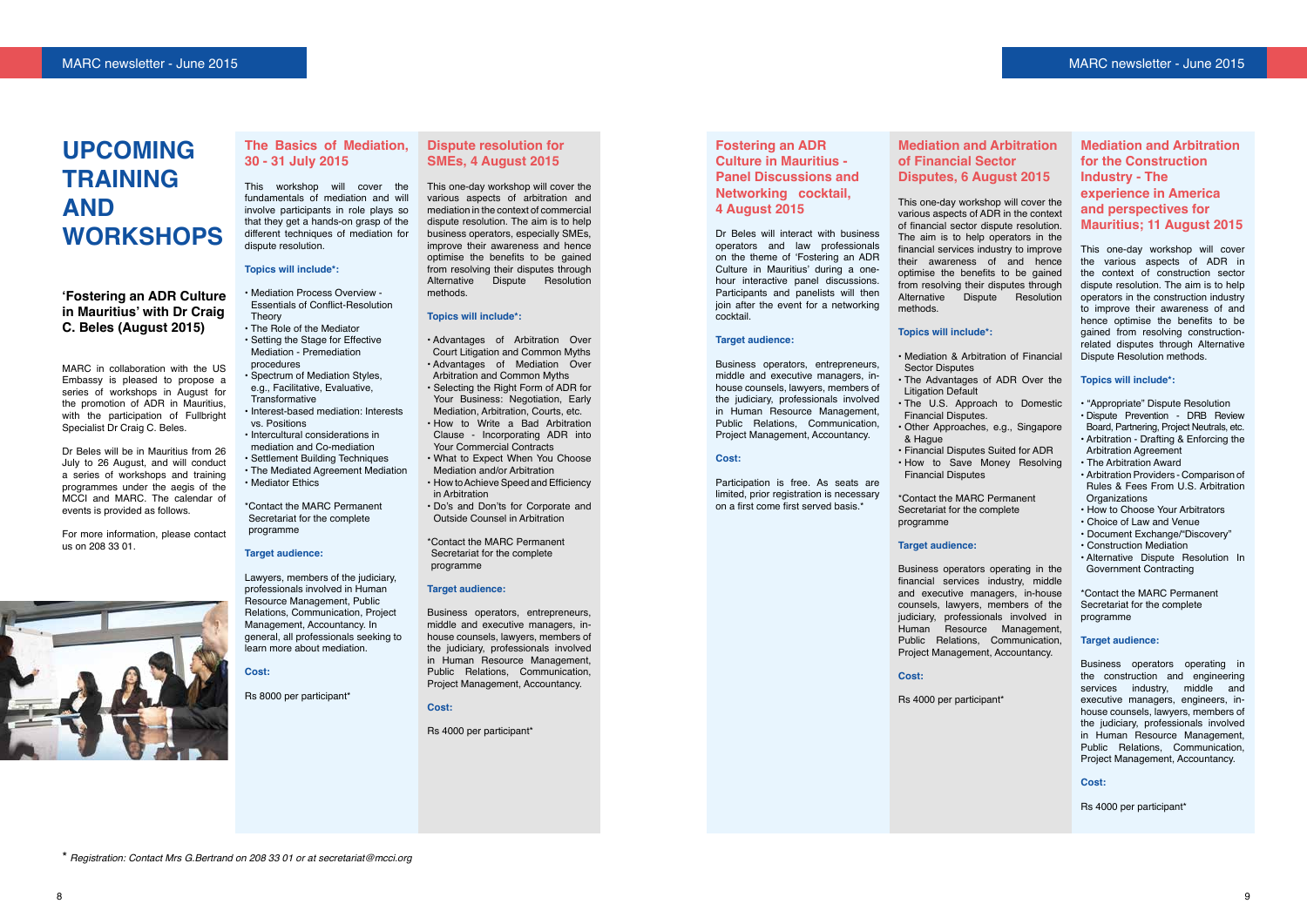#### **International trade contracts: why mediation and arbitration are the most efficient dispute resolution options?: 13 August 2015**

This one-day workshop will cover the various aspects of ADR in the context of international trade contracts dispute resolution.

#### **Topics will include\*:**

- Essential Features of International ADR
- Party Autonomy & Control/ Procedural Flexibility
- Enforceability of ADR Agreement & Awards
- Finality; speed & Cost ; **Confidentiality**
- Neutrality
- Maintenance of Business Relationships
- Minimization of Business Interruptions
- Hot Topics in International Commercial ADR

\*Contact the MARC Permanent Secretariat for the complete programme

#### **Target audience:**

Business operators, middle and executive managers, engineers, inhouse counsels, lawyers, members of the judiciary, professionals involved in Human Resource Management, Public Relations, Communication, Project Management, Accountancy.

#### **Cost:**

Rs 4000 per participant\*

#### **Interim relief in International Arbitration: 14 August 2015**

This one-day workshop will cover the various aspects of interim relief in the context of international arbitration. The aim is to help professionals involved in arbitration practice to improve their knowledge of this important aspect of international arbitration.

#### **Topics will include\*:**

- Interim Relief Effective Tool or
- Achilles Heel of Arbitration
- Forms of Interim Relief: Injunction, Attachment, Conservatory,
- Provisional. • Timing Considerations: Pre- and
- Post-Tribunal Relief. • Ex Parte Relief
- What Law, Principles and Standards Should Apply?
- Arbitral Tribunal vs National Court Ordered Interim Measures
- The Enforcement of Interim Relief and Judicial Support
- Expedited Procedures
	- Differing Arbitral Tribunal Rules • Recent Developments Around the World

\*Contact the MARC Permanent Secretariat for the complete programme

#### **Target audience:**

Arbitrators, barristers, attorneys, notaries, In-house counsels, members of the judiciary, professionals involved in arbitration practice, as well as any professional or business operator interested in learning more about this important aspect of arbitration practice.

**Cost:**

Rs 4000 per participant\*

#### **The Basics of Arbitration: 18,19 & 20 August 2015**

This workshop will cover the fundamentals of arbitration and will involve participants in role plays so that they get a hands-on grasp of the practice of arbitration for commercial dispute resolution.

#### **Topics will include\*:**

- Keeping Arbitration Efficient, Economical and Fair
- Drafting Issues & Enforcement of the Arbitration Agreement
- Selection, Disclosures, and Disqualification of Arbitrators • Determining Jurisdiction and
- Arbitrability • Prehearing Conferences and
- Prehearing Management in General • Dealing with Dispositive and other Motions
- Discovery & eDiscovery
- The Hearing on the Merits Video: Analysis & Discussion
- Awards and Interim Arbitral Decisions
- Post award Matters Recognition and Enforcement

\*Contact the MARC Permanent Secretariat for the complete programme

#### **Target audience:**

Lawyers, members of the judiciary, accountants, engineers, professionals involved in management, and in general, all professionals seeking to learn more about arbitration.

#### **Cost:**

Rs 8000 per participant\*

**CMAP** Résoudre autrement vos conflits avec le Centre de Médiation et d'Arbitrage de Paris

MARC s'associe de nouveau avec son partenaire stratégique, le Centre de Médiation et d'Arbitrage de Paris pour une formation à l'arbitrage du 6 au 10 Juillet 2015.

MARC et le CMAP propose à tous ceux que le sujet intéresse ou passionne d'élargir leurs compétences et de renforcer leur expertise en contentieux international, en participant du 6 au 10 juillet à une formation intensive destinée à l'apprentissage des principes et des techniques de l'arbitrage afin de pouvoir mieux en maîtriser la procédure. La formation durera 30 heures et sera lancée au siège du Mauritius Bar Association.

MARC offre ainsi l'opportunité aux juristes, aux opérateurs et à tous professionnel intéressé d'ajouter une nouvelle corde à leur arc, grâce à une formation intensive et de qualité, animée par un expert international en arbitrage. A travers une pédagogie alliant théorie et pratique, droit comparé (notamment mauricien et français) et droit international, cette formation a pour objectif de permettre aux participants de comprendre les spécificités d'une procédure d'arbitrage, de saisir les techniques et stratégies propres à cette procédure et de mieux appréhender la mission d'un arbitre.



Le programme sera composé d'exposés, de QCM, de cas pratiques, de mises en situation et d'interventions interactives avec les participants.

À l'issue de cette formation, les participants seront évalués et recevront un certificat de formation du CMAP et de la MCCI.

Cette formation s'adresse aux avocats, expertscomptables, responsables juridiques, chefs d'entreprise, magistrats, juges et tout professionnel souhaitant agir comme conseil en arbitrage (et éventuellement devenir arbitre). Plus généralement, elle s'adresse à tous les professionnels qui désirent mieux comprendre la méthode et la pratique de l'arbitrage interne et international.

 Cette formation sera aussi l'occasion pour MARC de retravailler en collaboration avec le Mauritius Bar Association, qui accueillera les participants à son siège à Port Louis pour la première journée. La formation se poursuivra par la suite dans un autre lieu.

Huit professionnels réunionnais, des juristes pour la plupart, font le déplacement de l'Ile Sœur pour bénéficier de cette formation intensive.

La formation sera animée par Dr Jalal El Ahdab. Le Dr Ahdab pratique le droit international des affaires, notamment avec le monde arabe et l'Europe, plus spécifiquement dans le domaine des contentieux transnationaux et investissements étrangers. Il a développé une forte expérience en matière de litiges internationaux et, tout particulièrement, dans le cadre d'arbitrages : litiges entre actionnaires, rupture abusive de négociations, garanties bancaires, franchises,

télécom, concessions portuaires, etc. Ces litiges l'ont conduit à pratiquer de nombreux règlements d'arbitrages (CCI, CNUDCI, CIRDI, LCIA, DIAC, TAS), en Europe, en Afrique, au Moyen-Orient et en Asie, à la fois comme conseil et comme arbitre (unique, président ou co-arbitre). Il intervient régulièrement dans de nombreux colloques et conférences sur l'arbitrage. Il a rédigé de très nombreux articles dans ce domaine. Il est le co-auteur du traité « Arbitration with the Arab Countries » (Kluwer 2011). Il est aussi rédacteur en chef de la revue International Journal of Arab Arbitration, consultable sur www.kluwerarbitration. com et www.intljaa.com.

Enfin, il enseigne l'arbitrage à l'Université de Versailles.

Docteur en droit, est avocat aux barreaux de Paris, de New York et de Beyrouth, il est diplômé de Sciences Po Paris, de l'Institut Supérieur de Gestion et de Columbia Law School. Après avoir été Counsel dans un cabinet international, il a rejoint le cabinet Ginestié en 2012 en qualité d'associé. Il parle couramment le français, l'anglais et l'arabe.

Il est de plus un membre actif de la Chambre de Commerce Internationale (CCI/ICC) : il fait partie des Comités nationaux français et libanais (et de Hong Kong) et est membre de l'ICC Institute of World Business Law. Il a également été ou est membre des Groupes de travail suivants au sein de la CCI : "ICC Guide to National Procedures for Recognition and Enforcement of Awards under the New York Convention", ICC Task Force on "the Revision of the ICC Rules of Arbitration"; ICC Task Force on "Production of Electronic Documents in Arbitration"; ICC Task Force on "Arbitration Involving States or State Entities" et ICC Working Groups on » Decisions on Costs ». Il exerce également des responsabilités au sein de l'International Bar Association (IBA), et notamment au sein du Mediation Committee dont il est le Co-chair, mais également au sein de l'Arbitration Committee; (il est l'un des traducteurs officiels du Règlement de 2010, sur les modes de preuve, en arabe). Il fait enfin partie des organisations et institutions suivantes : AAA/ICDR, ABA, CEPANI, CIArb, ASA, LCIA, SIAC et TAS (il est membre désigné par le Liban dans la liste des arbitres du Centre).

Il a remporté en 2005 le prix de la meilleure thèse (et du meilleur ouvrage) attribué par la Chambre de Commerce et d'Industrie de Paris (CMAP), intitulée « La clause compromissoire et les tiers ».

Il a été reconnu comme un "world leading arbitration expert" par l'International Who's Who of Commercial Arbitration 2012.

Les inscriptions à la formation peuvent se faire en ligne sur le site de la MCCI: www.mcci.org

Pour plus d'information, veuillez contacter B.Pillay ou A.Chikhuri sur le 208 33 01 ou par mail: akhemraz@mcci.org.



\* Registration: Contact Mrs G.Bertrand on 208 33 01 or at secretariat@mcci.org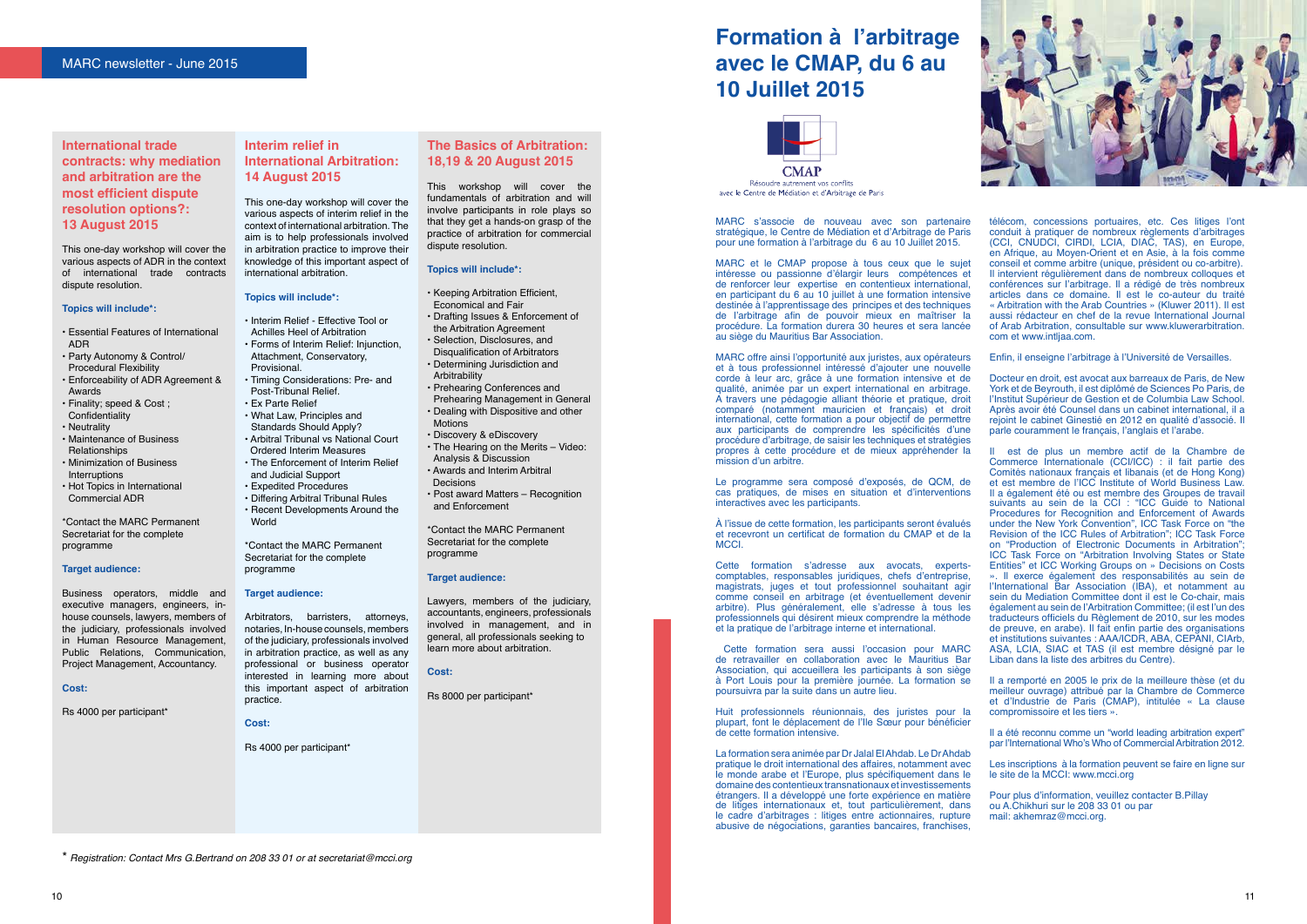#### **Meeting with the BACECA**

The MARC Commission for Strategy and Development met for its second meeting of 2015 on May 18. Main topics discussed included ADR in the construction industry, legal framework for mediation and training. Since the last meeting, meetings were held with members of the subcommittee on construction<br>and subsequently, with and subsequently, with<br>the council members council members

MARC met council members of the BACECA (Building and Civil Engineering Contractors Association) for an interactive information session on 10 April 2015. Discussions were centered around the urgent need to improve dispute resolution practices in the construction sector. In this context, MARC is currently working with the BACECA for a common representation to public authorities.

#### **2nd Meeting of the MARC Commission**



of BACECA. BACECA and MARC are currently collaborating to present a common position paper on improving ADR practices in the construction industry. The introduction of a legislative framework on mediation was also discussed ; such a framework would contribute towards reinforcement of a mediation culture in Mauritius, besides additional benefits such as enforcement mechanisms for mediation agreement, and protection of confidentiality.

#### **Mediation Mock case session**



MARC organized a mock mediation case session on Thursday 30 April 2015. The case involved two operators locked in a dispute over a sales contract for which goods were delivered one week beyond schedule. Moreover, part of

the goods were considered by the buyer to contain defects. Issues at stake included an amount outstanding which the buyer refused to pay arguing that the seller did not respect an exclusivity usage that had been established between them. The mediator's challenge was to bridge the communication gap between the parties and bring them to a creative solution which went beyond the contractual obligations of both parties, towards a win-win solution which would help them continue their business relationships and secure future business transactions against similar situations.

Some of MARC's certified mediators participated in the session. Such sessions are meant to provide the opportunity to mediators to practice and refine their mediation skills. For information on future sessions, contact the MARC Permanent Secretariat on 208 33 01.

### **MARC Events**

**Awareness Session: 'Securing your business by adopting the right tools for preventing or resolving business disputes'**

MARC held an awareness session for MCCI members on 20 May 2015. The theme was "'Securing your business by adopting the right tools for preventing or resolving business disputes'.

#### **MCB Presentation**

Barlen Pillay of the MARC Permanent Secretariat delivered a presentation on the theme of "Dispute Resolution in International Transactions" to an audience of some 200 operators during the third edition of the Mauritius Commercial Banks's '*Forward Thinking Event*', on 23 April 2015.

#### **Mauritius Bankers Association - Interactive Information Session**

Barlen Pillay and Anjana Chikhuri of the MARC Permanent Secretariat met council members of the Mauritius Bankers Association for an interactive information session on 6 May 2015.

#### **Collaboration MARC-Reunion for Mediation Training**

régulière et participe<br>activement dans activement dans<br>toutes les actions toutes les de promotion et les<br>colloques sur ces colloques sur sujets.

MARC collaborated with the Centre de Médiation et d'Arbitrage de Paris for the assessment phase of a mediation training in which participated a group of 15 lawyers in Reunion Island. The training was held from 10 to 15 May, in St Denis.

## **Le développement de la médiation en France et au sein du Centre de Médiation et d'Arbitrage de Paris**

La première loi sur la médiation date du 8 février 1995 et signe l'acte de naissance de la médiation en France. Cette loi, qui réglementait uniquement la médiation judiciaire, a conduit à l'insertion de nouveaux articles dans le code de procédure civile (article 131-1s.). La loi de 1995, qui coïncide avec la création du CMAP (Centre de Médiation et d'Arbitrage de Paris), a donc autorisé le juge à proposer aux parties de recourir à la médiation pour régler à l'amiable leur litige. Elle limite la durée de la médiation à 3 mois, renouvelable une fois, et garantit un certain encadrement du processus, notamment en ce qui concerne les délais.

La médiation judiciaire s'est rapidement développée dans les juridictions civiles et commerciales, même si aujourd'hui encore elle représente un faible pourcentage du traitement du contentieux. Ainsi, des actions de sensibilisation sont régulièrement organisées à destination des magistrats, afin de les inciter à renvoyer des affaires en médiation.

La Directive européenne du 21 mai 2008 a signé une avancée importante de la médiation en Europe, puisqu'elle a donné lieu à des lois de transposition sur la médiation dans chacun des 28 Etats-Membres de l'Union Européenne. Ainsi, par un décret du 20 janvier 2012, la France s'est dotée d'une nouvelle législation concernant la médiation, encadrant ainsi, non plus seulement la médiation judiciaire, mais également la médiation conventionnelle.

Plus récemment encore, un décret du 11 mars 2015 a imposé de préciser, dans l'acte introductif d'instance, les « diligences entreprises en vue de parvenir à une résolution amiable du litige ». Entré en vigueur le 1er avril dernier, ce décret est encore trop récent pour pouvoir dresser un premier bilan, mais gageons qu'il favorisera le recours à la médiation de façon plus automatique.

Depuis 1995, en créant le CMAP (Centre de Médiation et d'Arbitrage de Paris), la Chambre de commerce et d'industrie de Paris a mis à disposition des entreprises un service de médiation, d'arbitrage et d'autres modes alternatifs de règlement des conflits (expertise amiable par exemple).

Ensuite, le CMAP a une mission de sensibilisation des potentiels prescripteurs et utilisateurs de médiation et d'arbitrage. Cette mission est complétée par une activité importante de formation de médiateurs et d'arbitres. Le CMAP organise ainsi des sessions de formation de façon

Depuis près de 15 ans, le CMAP a également mis en place un système d'agrément de ses médiateurs, afin de garantir la qualité des médiateurs qu'il désigne. Depuis l'an dernier, cet agrément a



été renforcé par une certification, en partenariat avec l'ESCP Europe, une des plus prestigieuses écoles de commerce européennes. Les personnes voulant intégrer les listes de médiateurs du CMAP doivent ainsi se soumettre à une évaluation écrite et à une mise en situation dans laquelle les parties sont jouées par des médiateurs expérimentés. qui testent les réactions du candidat. Le jury est présidé par un professeur de l'ESCP rompu aux techniques de négociation et de médiation.

Les missions du CMAP sont multiples. Tout d'abord l'institution est chargée d'organiser les procédures de médiation et d'arbitrage, de la saisine à la clôture : mise en place du processus, désignation du médiateur ou des arbitres, assistance lors d'incidents de procédure, encadrement de la procédure, notamment concernant le respect des délais et des règles d'éthique des tiers, recouvrement des frais et honoraires, etc. Nous sommes également régulièrement missionnés par la Commission Européenne sur des sujets liés à la médiation. Ainsi l'an dernier nous avons participer au programme « Go to mediation » et avons dans ce cadre rendu un rapport sur l'encadrement de la fonction de médiateur en Europe. Cette année, nous avons pour mission de contribuer au développement de la médiation judiciaire, dans le cadre du programme « Mediation meets Judges », et multiplions ainsi les actions auprès des tribunaux sur tout le territoire français.

Toutes ces actions de développement contribuent au quotidien au développement de la médiation en France et en Europe.

Concernant les activités internationales du CMAP, nous intervenons régulièrement, au niveau national et international, pour former des médiateurs et des arbitres, ainsi que pour assister des institutions dans la création de centres de médiation et d'arbitrage (en France et à l'étranger). C'est ainsi que nous avons eu le plaisir de collaborer avec la MCCI pour former leurs médiateurs et arbitres. Sur les 12 derniers mois, nous avons conduit des formations similaires dans d'autres pays tels que La Réunion, le Cameroun, le Liban, le Maroc, la Grèce, etc.

**Mélanie Germain Juriste-Pôle ADR Responsable des activités internationales Centre de Médiation et d'Arbitrage de Paris.**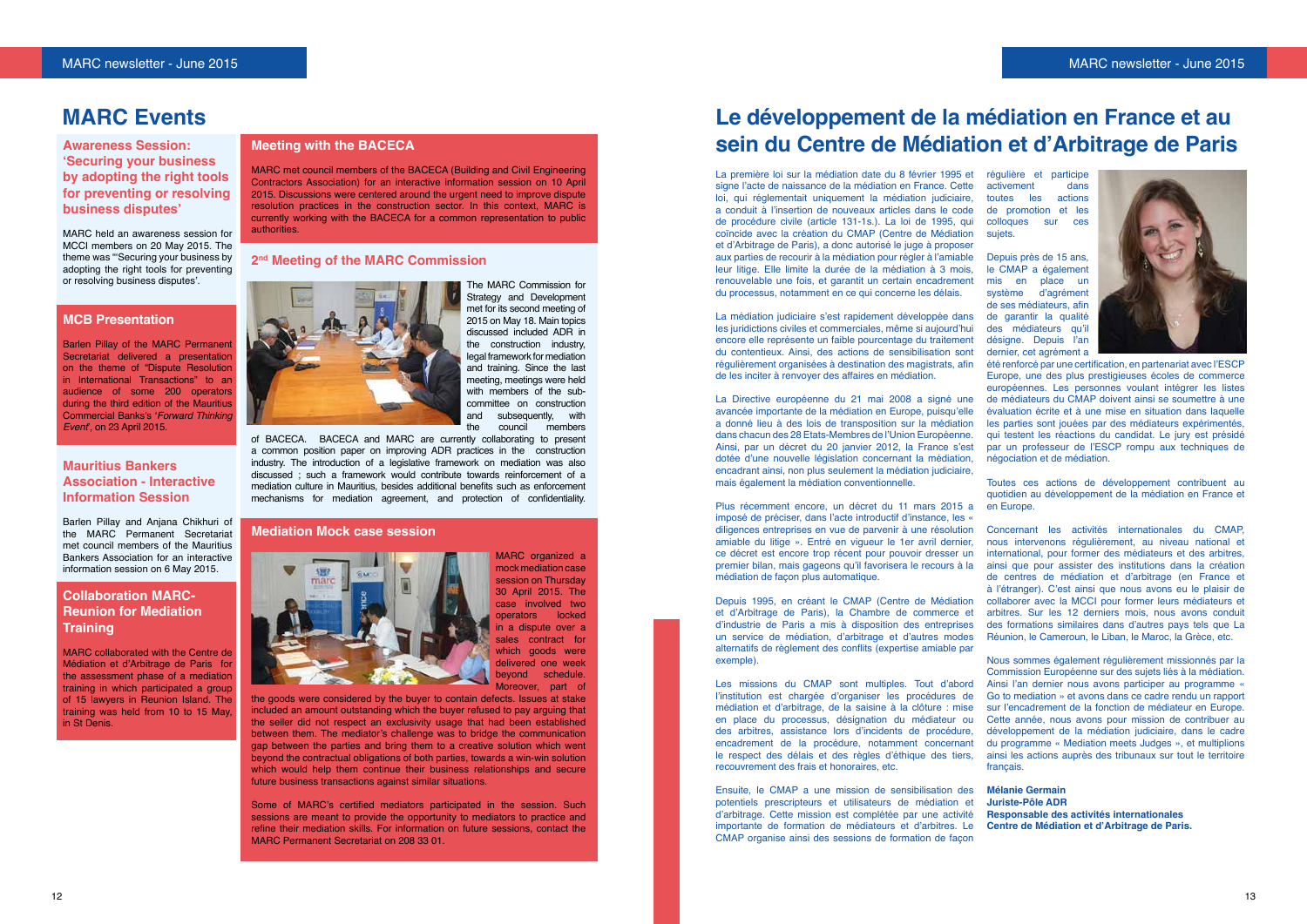#### MARC newsletter - June 2015 MARC newsletter - June 2015

## **Mediation in Mauritius**

"Do you really want to end up in Court?" If you are about to get entangled in a tedious and costly lawsuit, you would probably want to think it over. Everybody knows it. Courtrooms are clogged and you are in for a protracted roller coaster ride which, depending on the nature of the dispute, could last years and cost you a fortune.

The problem is that most would be While these attempts are indeed litigants are not aware that alternatives exist to courtroom action which could save them time and money and at the time contribute to alleviate the pressure on courts and considerably reduce the backlog of cases.

While people in Mauritius would generally know of the existence of arbitration as an alternative mode of dispute resolution, most are simply not aware of what mediation can offer. To put it simply, mediation has in other jurisdictions drastically helped in keeping disputes out of the courts, saving parties to a dispute time, money and stress, as well as providing them with an array of flexible, creative solutions which neither a judgment of a Court of Law nor an arbitral award In order for alternative modes of dispute would have offered.

And the difference lies here: a neutral, independent third party challenging parties on their positions and helping parties compromise. Mediation is not about someone making a decision for you, but about someone helping you reach a decision.

And the advantages of mediation are numerous: the process is completely a mediator be forced to disclose confidential and cost effective, parties are able to choose their mediator and are in full control of the process at all times, rules are relaxed allowing for customized solutions and parties normally end up the process shaking hands and getting on with their working relationships.

resolution to gain ground, we need a change of culture, so that instead of issuing proceedings, parties consider instructing a mediator to resolve their dispute. To most, mediation remains too vague a process and it is felt that in order to encourage parties to a dispute to embrace mediation, a number of questions need to be answered, the most recurrent ones being: Is there a privilege for mediators? Can documents communicated in the course of mediation? How to enforce a mediation agreement in the event of default

Although Mauritius has in the past few years demonstrated the ambition of propelling itself as an international dispute resolution centre of the likes of Singapore, Sydney or Hong Kong, efforts to promote mediation have been rather timid. The Employment Relations Act of 208 provides for

labour disputes through a statutory Commission and in 2010 the Supreme Court established a Mediation Division under the Mediation Rules, with a view to referring "such civil suit, action, cause or matter which has been brought and is pending before the Supreme Court as the Chief Justice may deem appropriate…for mediation before a Judge of the Supreme Court." commendable, they both remain institutionally driven and lack the essential features which characterize mediation in its strict sense.

International ADR practitioners are almost unanimous in recognizing that Mauritius as an ADR Centre is highly appealing to them: a well balanced hybrid legal system, a genuine financial centre, a supportive government, a pool of competent legal professionals, an able judiciary.

So what else should we do? Insofar as mediation is concerned, the debate among professionals is whether a legal framework is required.

the conciliation or mediation of procedure. Obviously all these Indeed for the process to be attractive, people need to be reassured that a qualified mediator is protected by a strict privilege; that a mediator cannot be called as witness in a subsequent legal proceedings; that a mediator cannot be forced to disclose documents communicated during the mediation process, that a mediation agreement can be rapidly enforced before a Court of law, in the event of default, by a special homologation

questions can only be catered for by putting appropriate legislation in place.

But legislating would not be sufficient. Innovation is the norm. Singapore has recently reinforced its position as the first specialist centre for the mediation of international commercial disputes. Of particular note is the establishment of a new 'Arb-Med-Arb' protocol, which allows a party who has commenced arbitration to stay arbitration proceedings to proceed to mediation. If the mediation is successful, parties can formalise the terms of any settlement in the form of a consent award, which is generally accepted as an arbitral award and, subject to any local legislation, is enforceable in the member states to the New York Convention.

Once again Mauritius seems to have to look up to its South East Asian counterpart and follow suit.

#### **Nilen Vencadasmy**

**Barrister at law and MARC-CMAP Certified Mediator**

#### Editorial Team:

Mrs. Anjana Khemraz-Chikhuri & Mr. Barlen Pillay, from the MARC Permanent Secretariat

Should you wish to send us your comments or contribute articles to the MARC Newsletter , please contact us at akhemraz@mcci.org or bpillay@mcci.org

MCCI Arbitration and Mediation Center c/o Mauritius Chamber of Commerce and Industry 3, Royal Street, Port Louis, Mauritius Tel. +230 208 3301 Fax. +230 208 0076